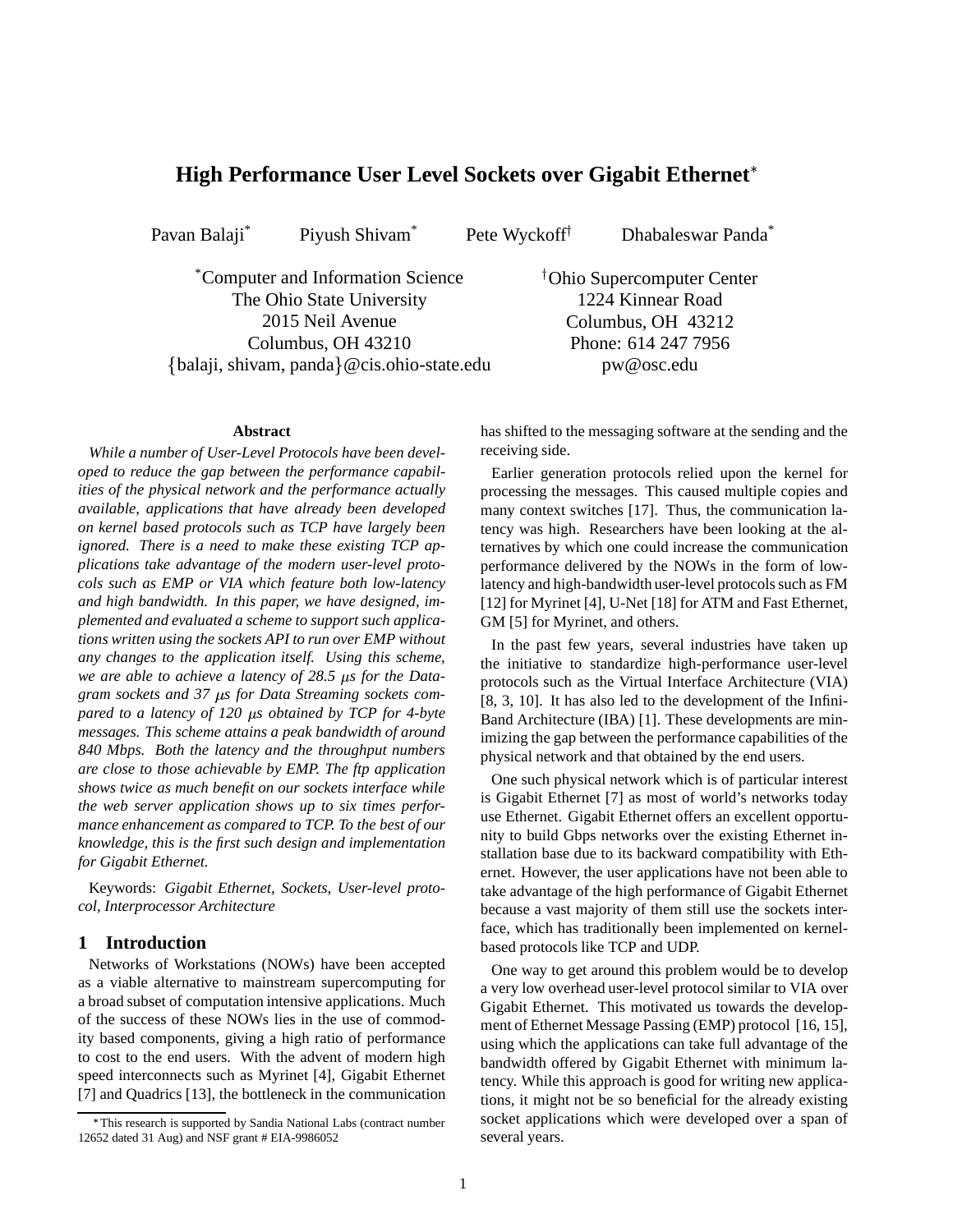Sockets is a generalized library which can be implemented over numerous protocols. In this paper, we take on a challenge of developing a low overhead, user-level sockets interface on Gigabit Ethernet which uses EMP as the underlying protocol. There is no exact parallel between EMP and TCP or UDP. We analyze the semantic mismatches between the two protocols like connection management and unexpected message arrival to name a few. To capture these differences, we suggest various approaches for two commonly used options with sockets, namely data streaming and datagram. Finally, we suggest several performance enhancement techniques while providing these options and analyze each of them in detail.

Using our approach one will be able to transport the benefits of Gigabit Ethernet to the existing sockets application without necessitating changes in the user application itself. Our sockets interface is able to achieve a latency of 28.5  $\mu$ s for the Datagram sockets and 37  $\mu$ s for Data Streaming sockets compared to a latency of  $120 \mu s$  obtained by TCP for 4-byte messages. We also attained a peak bandwidth of around 840 Mbps using our interface. In addition we tested our implementation on real applications like ftp and web server. For ftp we got almost twice the performance benefit as TCP while the web server application showed as much as six times performance enhancement.

## **2 Overview of EMP**

In the past few years, a large number of user-level protocols have been developed to reduce the gap between the performance capabilities of the physical network and that achievable by an application programmer. The Ethernet Message Passing (EMP) protocol specifications [16, 15] have been developed at The Ohio Supercomputing Center and The Ohio State University to fully exploit the benefits of Gigabit Ethernet.

EMP is a complete zero-copy, OS-bypass, NIC-level messaging system for Gigabit Ethernet (Figure 1). This is the first protocol of its kind on Gigabit Ethernet. It has been implemented on a Gigabit Ethernet network interface chipset based around a general purpose embedded microprocessor design called the Tigon2 [11] (produced by Alteon Web Systems, now owned by Nortel Networks). This is a fully programmable NIC, whose novelty lies in its two CPUs.

In EMP, message transmission follows a sequence of steps (Figure 1). First the host posts a transmit descriptor to the NIC (T1), which contains the location and length of the message in the host address space, destination node, and an MPI [6] specified tag. Once the NIC gets this information (T2-T3), it DMAs this message from the host (T4-T5), one frame at a time, and sends the frames on the network. Message reception follows a similar sequence of steps (R1- R6) with the difference that the target memory location in the host for incoming messages is determined by performing tag matching at the NIC (R4). Both the source index of the sender and an arbitrary user-provided 16-bit tag are used



**Figure 1. EMP protocol architecture showing operation for transmit (left), and receive (right).**

by the NIC to perform this matching, which allows EMP to make progress on all messages without host intervention.

EMP is a reliable protocol. This mandates that for each message being sent, a transmission record be maintained (T3). This record keeps track of the state of the message including the number of frames sent, a pointer to the host data, the sent frames, the acknowledged frames, the message recipient and so on.

EMP is a zero-copy protocol as there is no buffering of the message at either the NIC or the host, in both the send and receive operations. It is OS bypass in that the kernel is not involved in the bulk of the operations. However, to ensure correctness, each transmit or receive descriptor post must make a call to the operating system for two reasons. First, the NIC accesses host memory using physical addresses, unlike the virtual addresses which are used by application programs. Only the operating system can make this translation. Second, the pages to be accessed by the NIC must be pinned in physical memory to protect against the corruption that would occur if the NIC wrote to a physical address which no longer contained the application page due to kernel paging activity. We do both operations in a single system call (T2/R2). One of the main features of this protocol is that it is a complete NIC based implementation. This gives maximum benefit to the host in terms of not just bandwidth and latency but also CPU utilization.

## **3 Current Approaches**

The traditional communication architecture involves just the application and the libraries in user space, while protocol implementations such as TCP/UDP, IP, etc reside in kernel space [9] (Figure 2a). This approach not only entails multiple copies for each message, but also requires a context switch to the kernel for every communication step, thus adding a significant overhead. Most of the current NIC drivers, including the standard Acenic driver on Alteon NICs, use this style of architecture.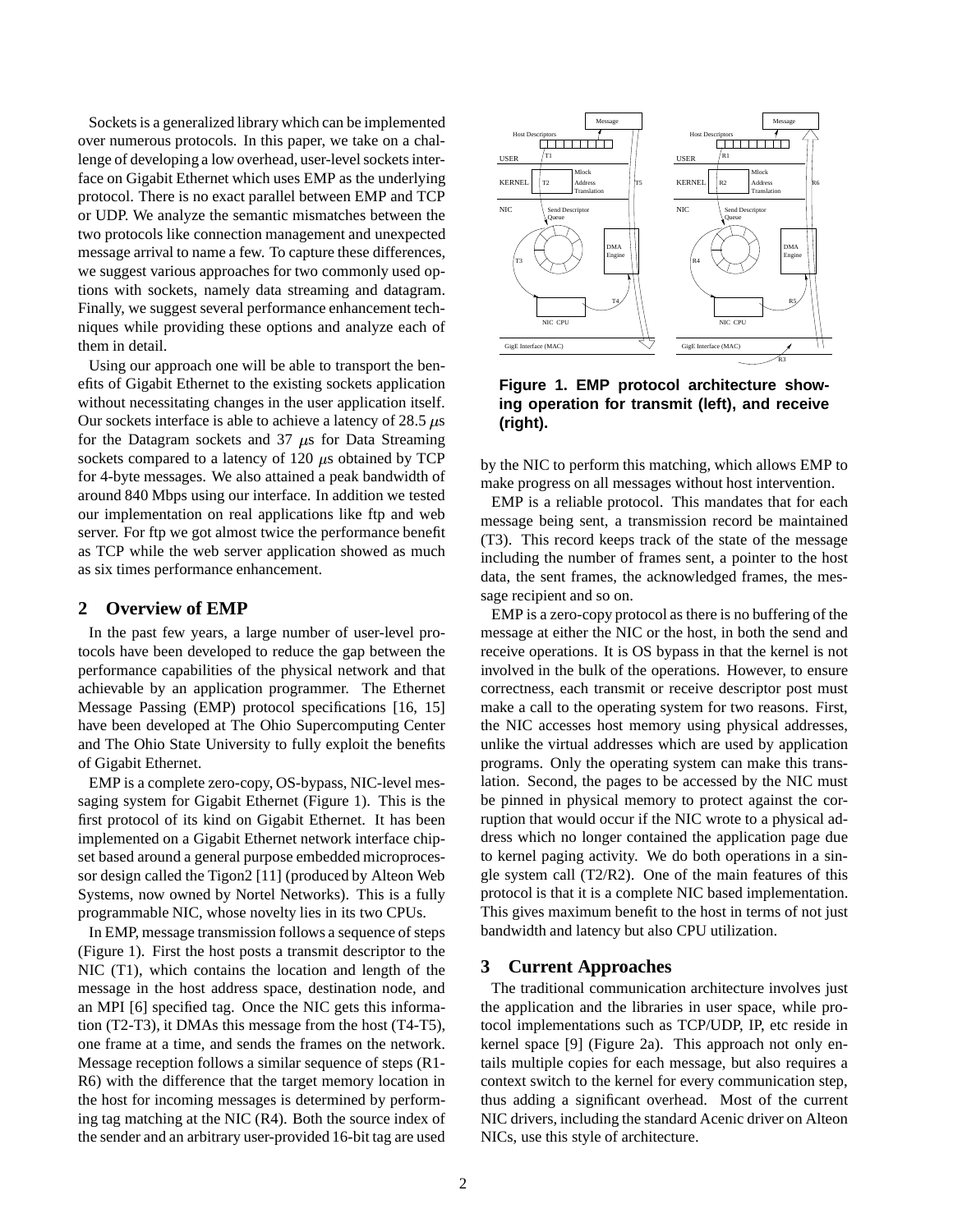

**Figure 2. Approaches to the Sockets Interface: (a) Traditional, (b) Mapping IP to the user-level protocol layer (such as VIA), and (c) Mapping the Sockets layer to the User-level protocol**

Researchers have been coming out with different approaches for providing a sockets interface over VIA. One such approach was used by GigaNet Incorporation (now known as Emulex) to develop their LAN Emulator (LANE) [8] driver to support the TCP stack over their VIA-aware cLAN cards.

The LANE driver supplied by GigaNet for its cLAN adapters used a simple approach. They provide a IP-to-VI layer which maps IP communications onto VI NICs (Figure 2b). However, TCP is still required for reliable communications, multiple copies are necessary, and the entire setup is in the kernel as with the traditional architecture outlined in Figure 2a. Although this approach gives us the compatibility, it does not give any performance improvement.

Some other socket implementations over VIA [9, 14] take good advantage of the user-level protocol. But, the motivation for our work is to provide a high performance sockets layer over Gigabit Ethernet given the advantages associated with Gigabit Ethernet. M-VIA [10], while providing a VIA interface over Gigabit Ethernet, is a kernel-based protocol and hence the current sockets interface over VIA will not be able to exploit the benefits of Gigabit Ethernet. To the best of our knowledge EMP is the only complete OS-bypass, zero-copy and NIC-driven protocol over Gigabit Ethernet. Thus, we focus our research on the EMP protocol.

The solution proposed in this paper creates an intermediate layer which maps the sockets library onto EMP. This layer ensures that no change is required to the application itself. This intermediate layer will be referred to as the "EMP Substrate". Figure 2c provides an overview of the proposed Sockets-over-EMP architecture.

## **4 Design Challenges**

While implementing the substrate to support sockets applications on EMP, we faced a number of challenges. In this section, we mention a few of them, discuss the possible alternatives, the pros and cons of each of the alternatives and the justifications behind the solutions.

#### **4.1 API Mismatches**

The mismatches between TCP and EMP are not limited to the syntax alone. The motivation for developing TCP was to obtain a reliable, secure and fault tolerant protocol. However, EMP was developed to obtain a low-overhead protocol to support high performance applications on Gigabit Ethernet.

While developing the EMP substrate to support applications written using the sockets interface (on TCP and UDP), it must be kept in mind that the application was designed around the semantics of TCP. We have identified the following significant mismatches in these two protocols and given solutions so as to maintain the semantics for each of the mismatches with regard to TCP. More importantly, this has been done without compensating much on the performance given by EMP.

#### **4.1.1 Connection Management**

TCP is a connection based protocol, unlike EMP. At first sight, this does not appear to be too much of a problem as the connection can always be assumed to be present. However, by doing so, we overlook certain essential features of the connection requests.

In TCP, when a connection request is sent to the server, it contains information about the client requesting the connection. In this approach, this information is not available since there's no explicit message for the connection.

In our solution, the client sends an explicit message to the server containing information about the client requesting the connection. However, this puts an additional requirement on the substrate to post descriptors for the connection management messages too. When the application calls the listen() call, the substrate posts a number of descriptors equal to the usual sockets parameter of a backlog which limits the number of connections that can be simultaneously waiting for an acceptance. When the application calls accept(), the substrate blocks on the completion of the descriptor at the head of the backlog queue.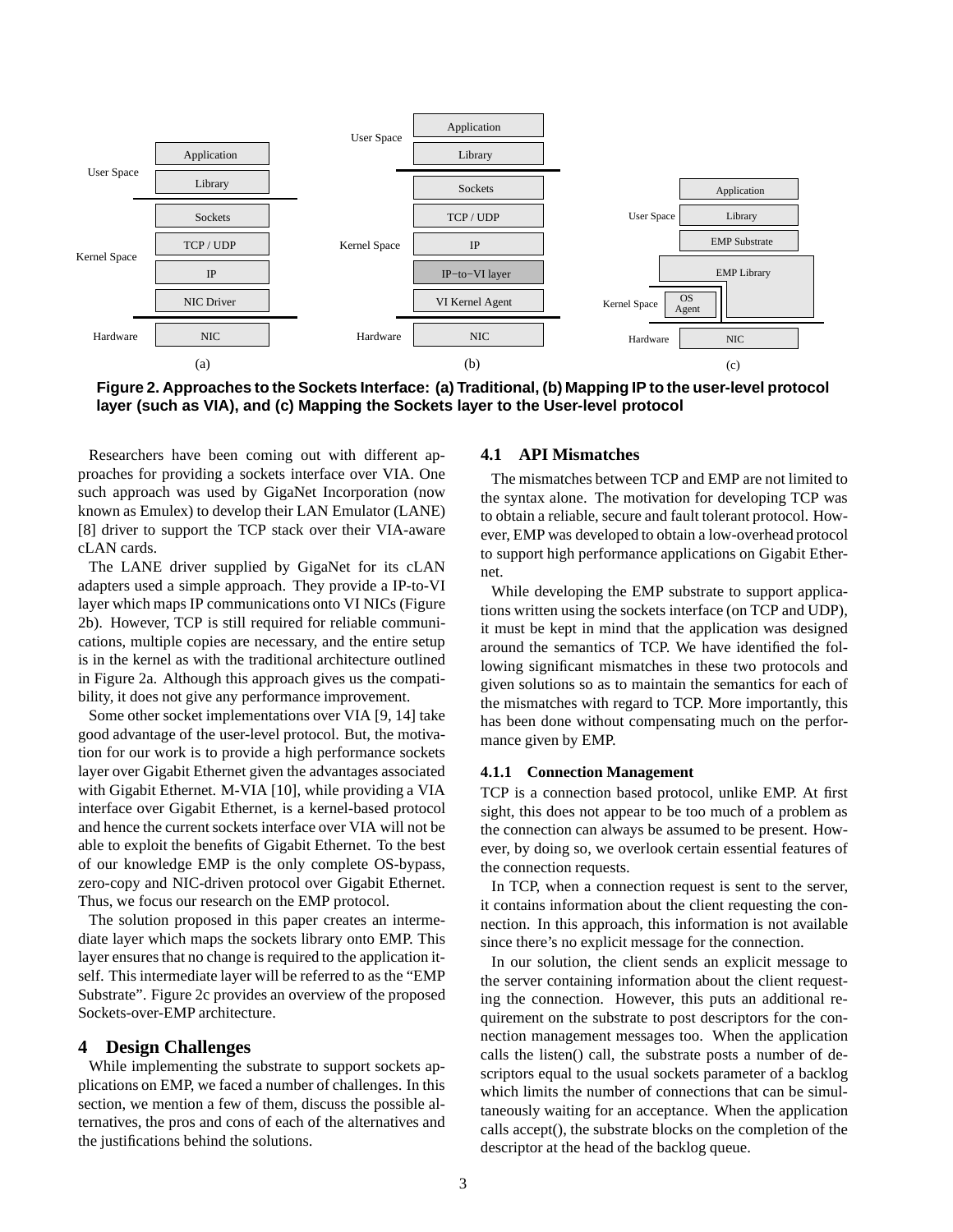#### **4.1.2 Unexpected message arrivals**

Like most other user-level protocols, EMP has a constraint that before a message arrives, a descriptor must have been posted so that the NIC knows where to DMA the arriving message. However, EMP is a reliable protocol. So, when a message arrives, if a descriptor is not posted, the message is dropped by the receiver and eventually retransmitted by the sender. This facility relaxes the descriptor posting constraint to some extent. However, allowing the nodes to retransmit packets indefinitely might congest the network and harm performance. Posting a descriptor before the message arrives is not essential for the functionality, but is crucial for performance issues. In our solution, we explicitly handle unexpected messages at the substrate, and avoid these retransmissions. We examined three separate mechanisms to deal with this.

**Separate Communication Thread:** In the first approach, we post a number of descriptors on the receiver side and have a separate communication thread which watches for descriptors being used and reposts them. This approach was evaluated and found to be too costly. With both threads polling, the synchronization cost of the threads themselves comes to about 20  $\mu$ s. Also, the effective percentage of CPU cycles the main thread can utilize would go down to about 50%, assuming equal priority threads. In case of a blocking thread, the Operating System scheduling granularity makes the response time too coarse (order of milliseconds) for any performance benefit.

**Rendezvous Approach:** The second approach (similar to the approach indicated by [9]) is through rendezvous communication with the receiver as shown in Figure 3. Initially, the receive side posts a descriptor for a request message, not for a data message. Once the sender sends the request, it blocks until it receives an acknowledgment. The receiver on the other hand, checks for the request when it encounters a read() call, and posts two descriptors – one for the expected data message and the other for the next request, and sends back an acknowledgment to the sender. The sender then sends the data message.

Effectively, the sender is blocked till the receiver has synchronized and once this is done, it is allowed to send the actual data message. This adds an additional synchronization cost in the latency.

Though this approach is straight-forward, it has a few disadvantages. One of the high points of TCP is its datastreaming option. In this option, the message boundaries supplied by the transmitter are not enforced at the receiver. When a message arrives, the receiving node has the option of reading any number of bytes at any time. For example, if the sender sends 10 bytes of data, TCP allows the user to read it as two sets of 5 bytes each, potentially into different user buffers. In EMP, when a message arrives, the data is directly transferred to the user space, and thus this option is disabled.

**Eager with Flow Control:** This approach is similar to the



**Figure 3. Rendezvous approach**

rendezvous approach. The receiver initially posts a descriptor. When the sender wants to send a data message, it goes ahead and sends the message. However, for the next data message, it waits for an acknowledgment from the receiver confirming that another descriptor has been posted. Once this acknowledgment has been received, the sender can send the next message. On the receiver side, when a data message comes in, it uses up the pre-posted descriptor. Since this descriptor was posted without synchronization with the read() call in the application, the descriptor does not point to the user buffer address, but to some temporary memory location. Once the receiver calls the read() call, the data is copied into the user buffer, another descriptor is posted and an acknowledgment is sent back to the sender. This involves an extra copy on the receiver side. Figure 4 illustrates the eager approach with flow control.



**Figure 4. Eager with Flow Control**

In Section 5.1, we have proposed an extension of this idea (with additional credits) to enhance its performance.

The first solution, using a separate communication thread, was not found to give any significant benefit in performance. However, the second and third approaches, namely the rendezvous and eager with flow control respectively, were found to give significant benefit in latency and bandwidth. Both these approaches have been implemented in the substrate, giving the user an option of choosing either one of them.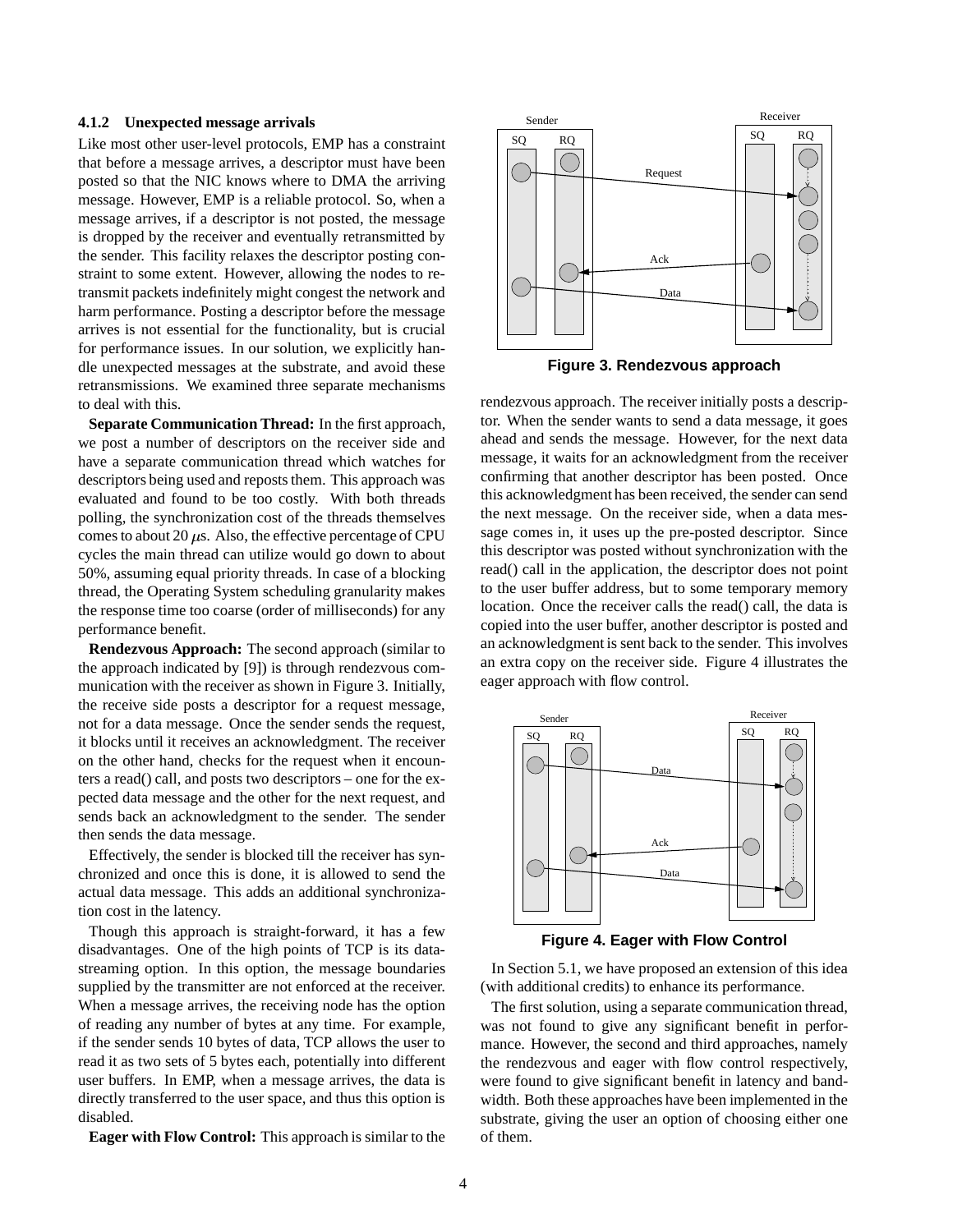#### **4.2 Overloading function name-space**

Applications built using the sockets interface use a number of standard UNIX system calls including specialized ones such as listen(), accept() and connect(), and generic overloaded calls such as open(), read() and write(). The generic functions are used for a variety of external communication operations including local files, named pipes and other devices. In the substrate, these calls were mapped to the corresponding EMP calls (sets of calls). This mapping can be done in a number of ways.

**Function Overriding:** In this approach, the TCP function calls are directly mapped to the corresponding EMP function calls by overriding them. This approach works for calls such as listen(), which have just one interpretation. But, for calls such as read() and write(), this approach does not work, as the read can be on a socket or on a file. Overriding cannot distinguish between these two interpretations.

**Application changes:** In this approach, minor changes are made to the application by adding a parameter which allowsthe substrate to distinguish between a call to the EMP library and one to the libc library. This approach gives the flexibility of using both sockets over EMP as well as over TCP. However, since the aim of the substrate was to avoid any changes to the application, this approach was not used.

**File descriptor tracking:** In the approach used in our substrate, no changes are made to the application. We cause our functions to be loaded into the application before the standard C library, and monitor library calls which change the state of file descriptors, including open(), close() and socket(). In this way, on a read() or write(), for instance, our functions can decide whether to call into the EMP substrate or to pass the parameters on to the standard system function of the same name.

### **5 Performance Enhancement**

While implementing the substrate, the functionality of the calls was taken into account so that the application does not have to suffer due to the changes. However, these adjustments do affect the performance the substrate is able to deliver. In order to improve the performance given by the substrate, we have come up with some techniques, which are summarized below. More details on these techniques are are included in [2].

#### **5.1 Credit-based flow control**

As mentioned earlier (Section 4.1.2), the scheme we have chosen for handling unexpected messages can be extended to enhance its performance.

The sender is given a certain number of credits (tokens). It loses a token for every message sent and gains a token for every acknowledgment received. If the sender is given  $N$ credits, the substrate has to make sure that there are enough descriptors and buffers pre-posted for  $N$  unexpected message arrivals on the receiver side. In this way, the substrate can tolerate up to  $N$  outstanding write() calls before the corresponding read() for the first write() is called (Figure 5).



**Figure 5. The Credit Based Approach**

One problem with applying this algorithm directly is that the acknowledgment messages also use up a descriptor and there is no way the receiver would know when it is reposted, unless the sender sends back another acknowledgment, thus forming a cycle. To avoid this problem, we have proposed the following solutions:

**Blocking the send:** In this approach, the write() call is blocked until an acknowledgment is received from the receiver, which would increase the time taken for a send to a round-trip latency.

**Piggy-back acknowledgment:** In this approach, the acknowledgment is sent along with the next data message from the receiver node to the sender node. This approach again requires synchronization between both the nodes. Though this approach is used in the substrate when a message is available to be sent, we cannot always rely on this approach and need an explicit acknowledgment mechanism too.

**Post more descriptors:** In this approach, 2N number of descriptors are posted where  $N$  is the number of credits given. It can be proved that at any point of time, the number of unattended data and acknowledgment messages will not exceed  $2N$ . On the basis of the same, this approach was used in the substrate.

#### **5.2 Disabling Data Streaming**

As mentioned earlier, TCP supports the data streaming option, which allows the user to read any number of bytes from the socket at any time (assuming that at-least so many bytes have been sent). To support this option, we use a temporary buffer to contain the message as soon as it arrives and copy it into the user buffer as and when the read() call is called. Thus, there would be an additional memory copy in this case.

However, there are a number of applications which do not need this option. To improve the performance of these applications, we have provided an option in the substrate which allows the user to disable this option. In this case, we can avoid the memory copy for larger message sizes by switching to the rendezvous approach to synchronize with the receiver and DMA the message directly to the user buffer space. This approach is referred to as Datagram sockets.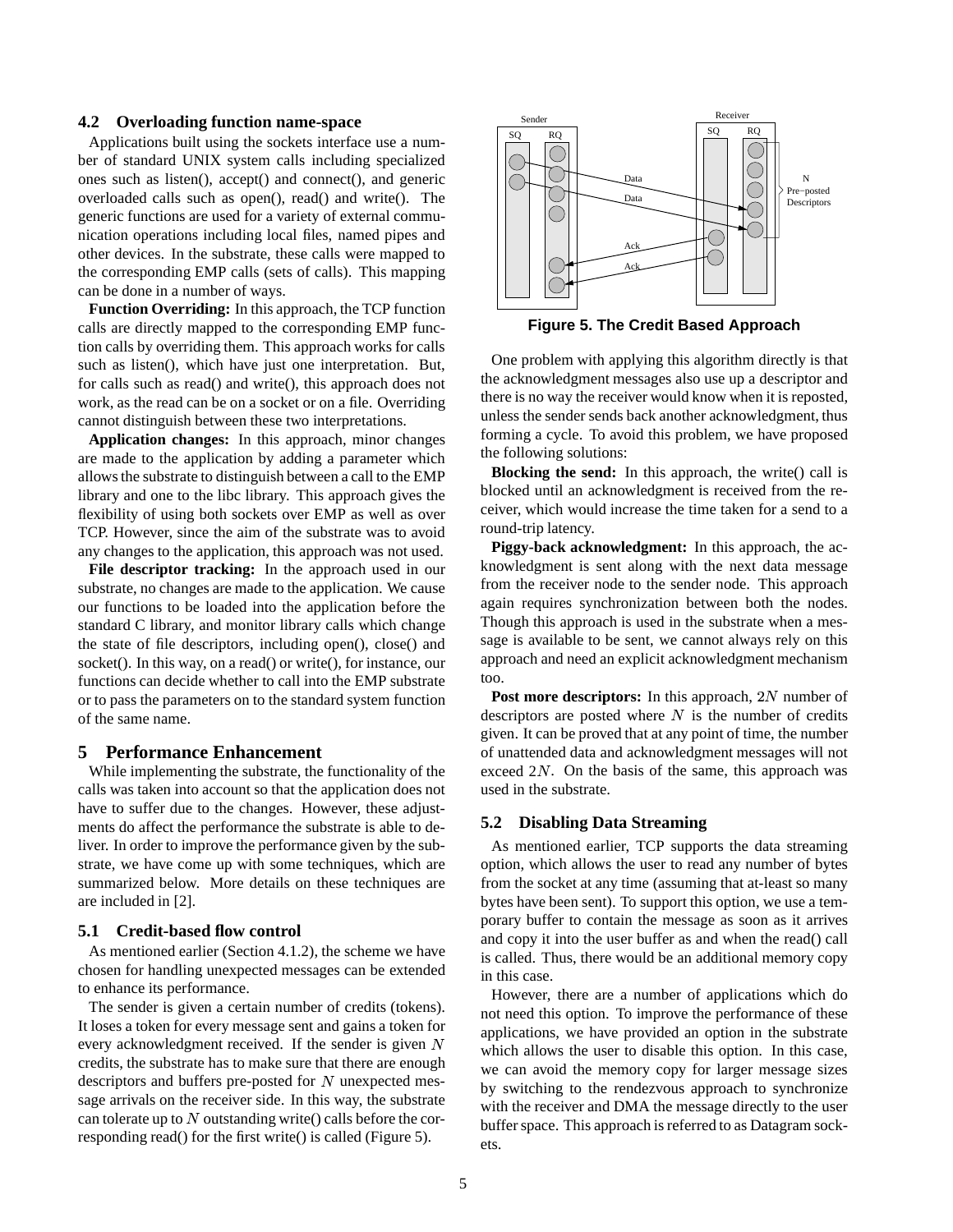#### **5.3 Delayed Acknowledgments**

To improve performance, we delay the acknowledgments so that an acknowledgment message is sent only after half the credits have been used up, rather than after every message. This reduces the overhead per byte transmitted and improves the overall throughput.

These delayed acknowledgments bring about an improvement in the latency too. When the number of credits given is small, half of the total descriptors posted are acknowledgment descriptors. So, when the message arrives, the tag matching at the NIC takes extra time to walk through the list that includes all the acknowledgment descriptors. This time was calculated to be about 550 ns per descriptor. However, with the increase in the number of credits given, the fraction of acknowledgment descriptors decreases, and thus reducing the effect of the time required for tag matching.

#### **5.4 EMP Unexpected Queue**

EMP supports a facility for unexpected messages. The user can post a certain number of unexpected queue descriptors, and when the message comes in, if a descriptor is not posted, the message is put in the unexpected queue and when the actual receive descriptor is posted, the data is copied from this temporary memory location to the user buffer. The advantage of this unexpected queue is that the descriptors posted in this queue are the last to be checked during tag matching, which means that access to the more time-critical pre-posted descriptors is faster.

The only disadvantage with this queue is the additional memory copy which occurs from the temporary buffer to the user buffer. In our substrate, we use this unexpected queue to accommodate the acknowledgment buffers. The memory copy cost is not a concern, since the acknowledgment messages do not carry data payload. Further, there is the additional advantage of removing the acknowledgment messages from the critical path.

These enhancements have been incorporated in the substrate and are found to give a significant improvement in the performance.

### **6 Performance Results**

For the purpose of this paper, the experimental test-bed used included 4 Pentium III 700MHz Quads, each with a Cache Size of 1MB and 1GB main memory. The interconnect was a Gigabit Ethernet network with Alteon NICs on each machine connected using a Packet Engine switch. The linux kernel version used was 2.4.18.

#### **6.1 Implementation Alternatives**

This section gives the performance evaluation of the basic substrate without any performance enhancement and shows the advantage obtained incrementally with each performance enhancement technique.

In Figure 6 the basic performance given by the substrate for data streaming sockets is labeled as DS and that for datagram sockets is labeled as DG. DS DA refers to the performance obtained by incorporating Delayed Acknowledgments as mentioned in Section 5.3. DS DA UQ refersto the performance obtained with both the Delayed Acknowledgments and the Unexpected Queue option turned on (Section 5.4). For this experiment, for the Data Streaming case, we have chosen a credit size of 32 with each temporary buffer of size 64KB. With all the options turned on, the substrate performs very close to raw EMP. The Datagram option performs the closest to EMP with a latency of 28.5  $\mu$ s (an overhead of as low as  $1 \mu s$  over EMP) for 4-bytes messages. The Data Streaming option with all enhancements turned on, is able to provide a latency of 37  $\mu$ s for 4-byte messages.



Figure 7 shows the drop in latency with delayed acknowledgment messages. The reason for this is the decrease in the amount of tag matching that needs to be done at the NIC with the reduced number of acknowledgment descriptors. For a credit size of 1, the percentage of acknowledgment descriptors would be 50%, which leads to an additional tag matching for every data descriptor. However, for a credit size of 32, the percentage of acknowledgment descriptors would be 6.25%, thus reducing the tag matching time.

The bandwidth results have been found to stay in the same range with each performance evaluation technique.

#### **6.2 Latency and Bandwidth**

Figure 8 shows the latency and the bandwidth achieved by the substrate compared to TCP. The Data Streaming label corresponds to DS DA UQ (Data Streaming sockets with all performance enhancements turned on).

Again, for the data streaming case, a credit size of 32 has been chosen with each temporary buffer of size 64 Kbytes. In default, TCP allocates 16 Kbytes of kernel space for the NIC to use for communication activity. With this amount of kernel space, TCP has been found to give a bandwidth of about 340 Mbps. However, since the modern systems allow much higher memory registration, we changed the kernel space allocated by TCP for the NIC to use. With increasing buffer size in the kernel, TCP is able to achieve a bandwidth of about 550 Mbps (after which increasing the kernel space allocated does not make any difference). Further, this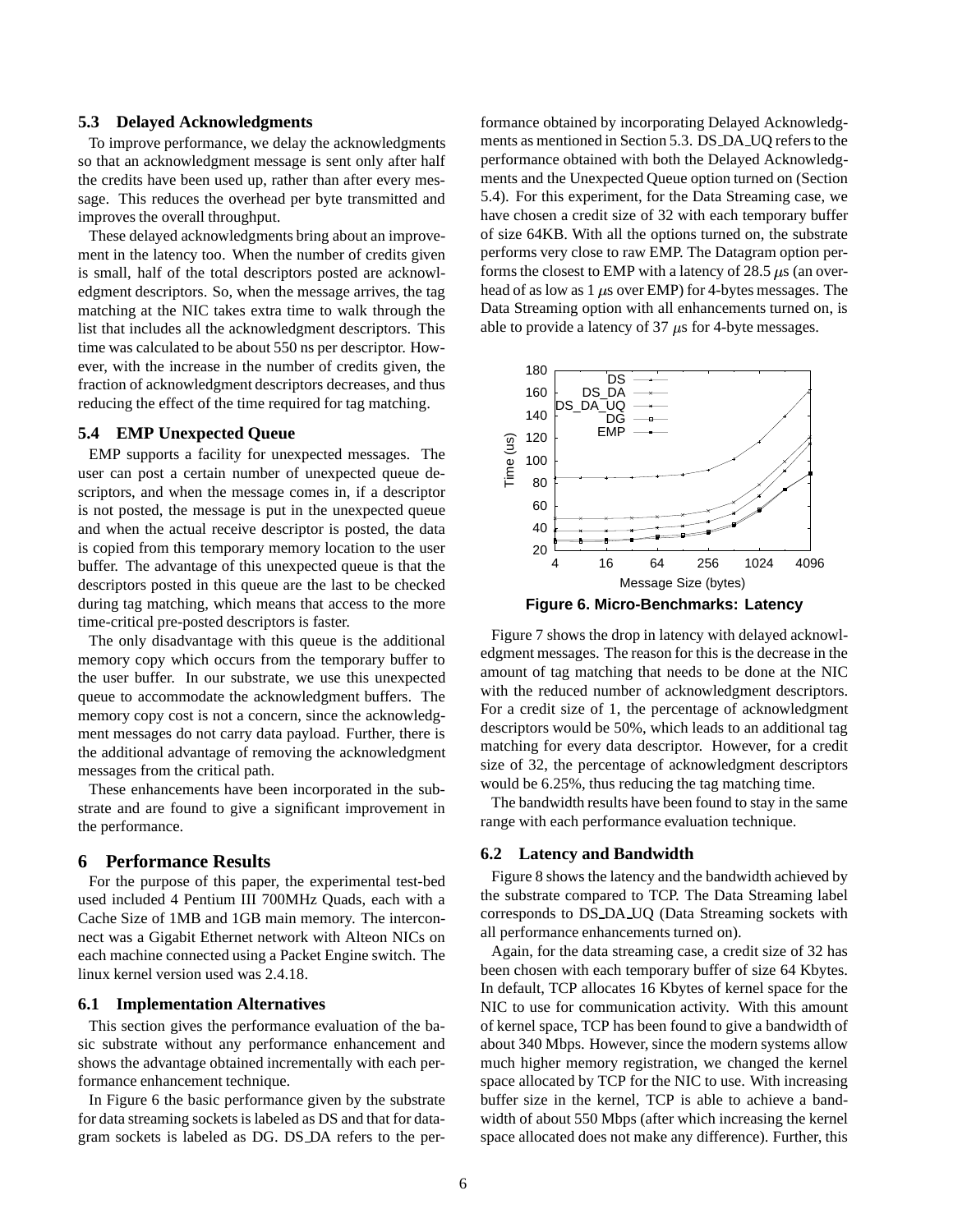

**Figure 8. Micro-Benchmark Results: Latency (left) and Bandwidth (right)**



**Figure 7. Micro-Benchmarks: Latency variation for Delayed Acknowledgments with Credit Size**

change in the amount of kernel buffer allocated does not affect the latency results obtained by TCP to a great extent.

The substrate is found to give a latency as low as  $28.5 \mu s$ for Datagram sockets and  $37 \mu s$  for Data Streaming sockets achieving a performance improvement of 4.2 and 3.4 respectively, compared to TCP. The peak bandwidth achieved was above 840Mbps with the Data Streaming option.

## **6.3 FTP Application**

We have measured the performance of the standard File Transfer Protocol (ftp) given by TCP on Gigabit Ethernet and our substrate. To remove the effects of disk access and caching, we have used RAM disks for this experiment.

With our substrate, the FTP application takes 6.84 secs for Data Streaming and Datagram sockets, compared to the 11.8 secs taken by TCP for transferring a 512MB file. For small files, FTP takes 13.6  $\mu$ s for Data Streaming and Datagram sockets, compared to the 25.6  $\mu$ s taken by TCP [2].

The application is not able to achieve the peak bandwidth illustrated in Section 6.2, due to the File System overhead.

There is a minor variation in the bandwidth achieved by the data streaming and the datagram options in the standard bandwidth test. The overlapping of the performance achieved by both the options in ftp application, is also attributed to the file system overhead.

Note that this application requires both a socket read as well as a file read, thus requiring the substrate to be compatible with UNIX sockets. We have attained it by overloading the function name-space as mentioned in Section 4.2.

#### **6.4 Web Server Application**

We have measured the performance obtained by the Web Server application for a 4 node cluster (with one server and three clients). The experiment was designed in the following manner – the server keeps accepting requests from the clients. The clients connect to the server and send in a request message (which can typically be considered a file name) of size 16 bytes. The server accepts the connection and sends back a message of size  $S$  bytes to the client. We have shown results for  $S$  varying from 4 bytes to 8 Kbytes. Once the message is sent, the connection is closed (as per HTTP/1.0 specifications). However, this was slightly modified in the HTTP/1.1 specifications, which we also discuss in this section.

A number of things have to be noted about this application. First, the latency and the connection time results obtained by the substrate in the micro-benchmarks play a dominant role in this application. For connection management, we use a data message exchange scheme as mentioned earlier. This gives an inherent benefit to the Sockets-over-EMP scheme since the time for the actual request is hidden, as the connection message descriptors are pre-posted.

Figure 9 gives the results obtained by the Web Server application following the HTTP/1.0 specifications.

In the substrate, once the "connection request" message is sent by the substrate, the application can start sending the data messages. This reduces the connection time of the substrate to the time required by a message exchange. However, in TCP, the connection time requires intervention by the kernel and is typically about 200 to 250  $\mu$ s. To cover this disadvantage, TCP has the following enhancements: the HTTP 1.1 specifications allow a node to make up to 8 requests on one connection. Even with this specification, our substrate was found to perform better than the base TCP